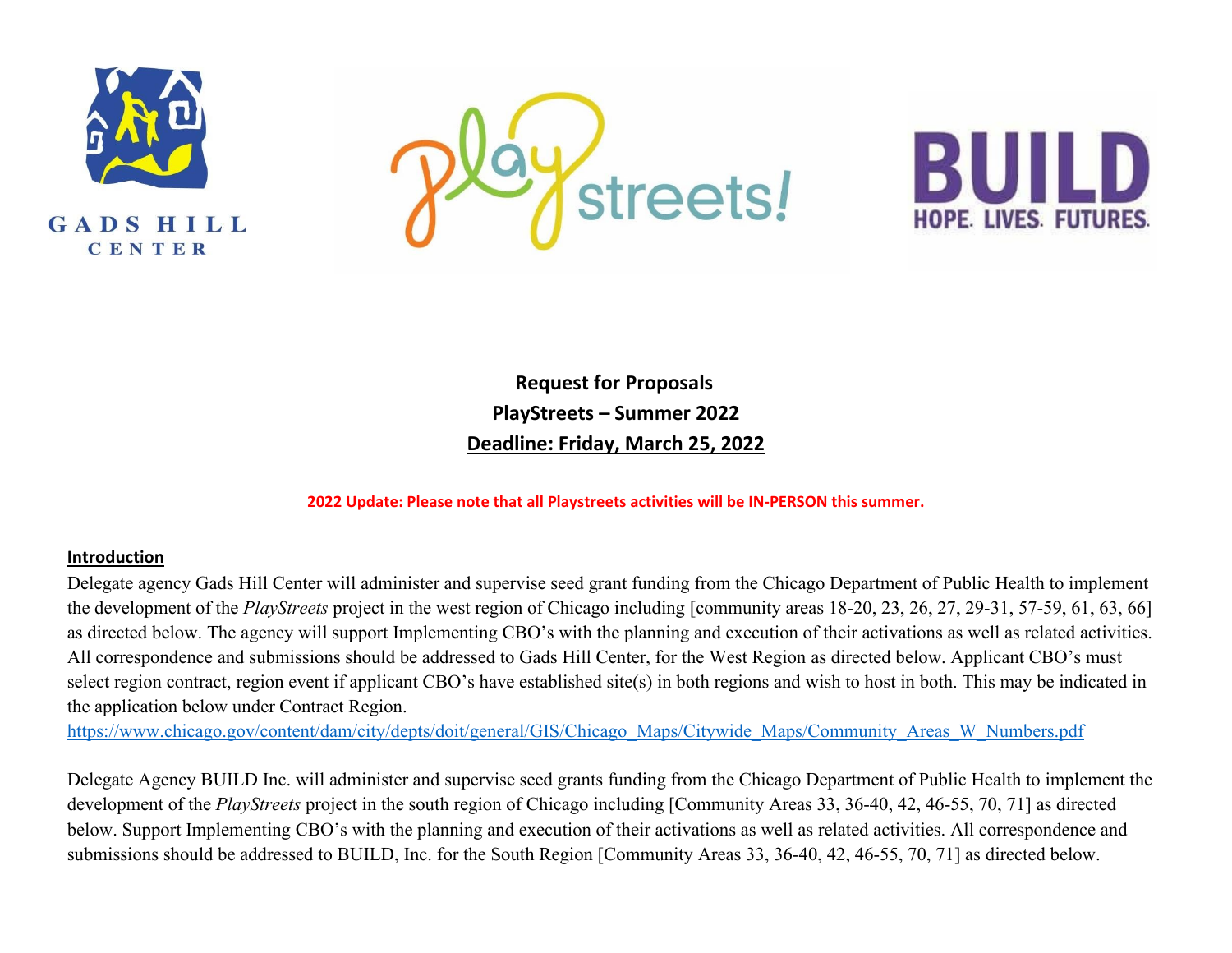

Applicant CBO's must select region contract, region event if applicant CBO's have established site(s) in both regions and wish to host in both. This may be indicated in the application below under Contract Region. [https://www.chicago.gov/content/dam/city/depts/doit/general/GIS/Chicago\\_Maps/Citywide\\_Maps/Community\\_Areas\\_W\\_Numbers.pdf](https://www.chicago.gov/content/dam/city/depts/doit/general/GIS/Chicago_Maps/Citywide_Maps/Community_Areas_W_Numbers.pdf)

For summer 2022, 130 *PlayStreets* Virtual activations will take place across Chicago, 65 of which will occur in the west region, 65 activations in the south region, 65 activations in the south region with a minimum of 130 participants per activation. These events will be implemented by community-based organizations in community areas.

#### **Scope of Services**

Successful respondents to this RFP will enter a contract with Gads Hill Center (or) Build Inc. by May 6th, 2022 to implement a maximum of five (5) activations in the target community areas. Partner responsibilities include: participation in mandatory playstreets trainings, check-ins, and wrap-up (Dates TBD, will be shared in final contract once participants are notified), recommending a safe and appropriate community location for each activation, notifying local schools and community organizations; promoting each *PlayStreets* activation fully throughout the community; providing a minimum of five adults to set up each activation, facilitating activities, assisting in program-mandated evaluation and cleaning up of the activation; recruiting a minimum of 130 community participants for each activation (both children and adults) and providing incentives and prizes for participants during the activations.

Partners will be expected to provide a firm calendar of dates, times, social media platform locations by May 15th. Activations should be scheduled between June 20th through September 30th, 2022. Each activation should be a minimum two hours in length. If possible, partners should schedule an event for city-wide *PlayStreets* day. Partner staff will secure street closure permission from residents as required.

*PlayStreets* activations must be standalone community events and funds may not be used to supplement or support existing events. The goal of these events is to create new opportunities for families to engage in physical activity virtually that would otherwise not exist in the community. Events **must** be located on a public street – parks, parking lots and other non-street areas are not permitted. Partners will not be reimbursed for any expenses related to events found to occur on locations other than a public street and may have contracts revoked for events held in nonpermitted locations. In addition, in keeping with the goals of CDPH's Healthy Chicago initiative, partners must not offer or permit unhealthy foods to be sold (soda, candy, ice cream, cupcakes, cookies, chips, etc.) at *PlayStreets* events.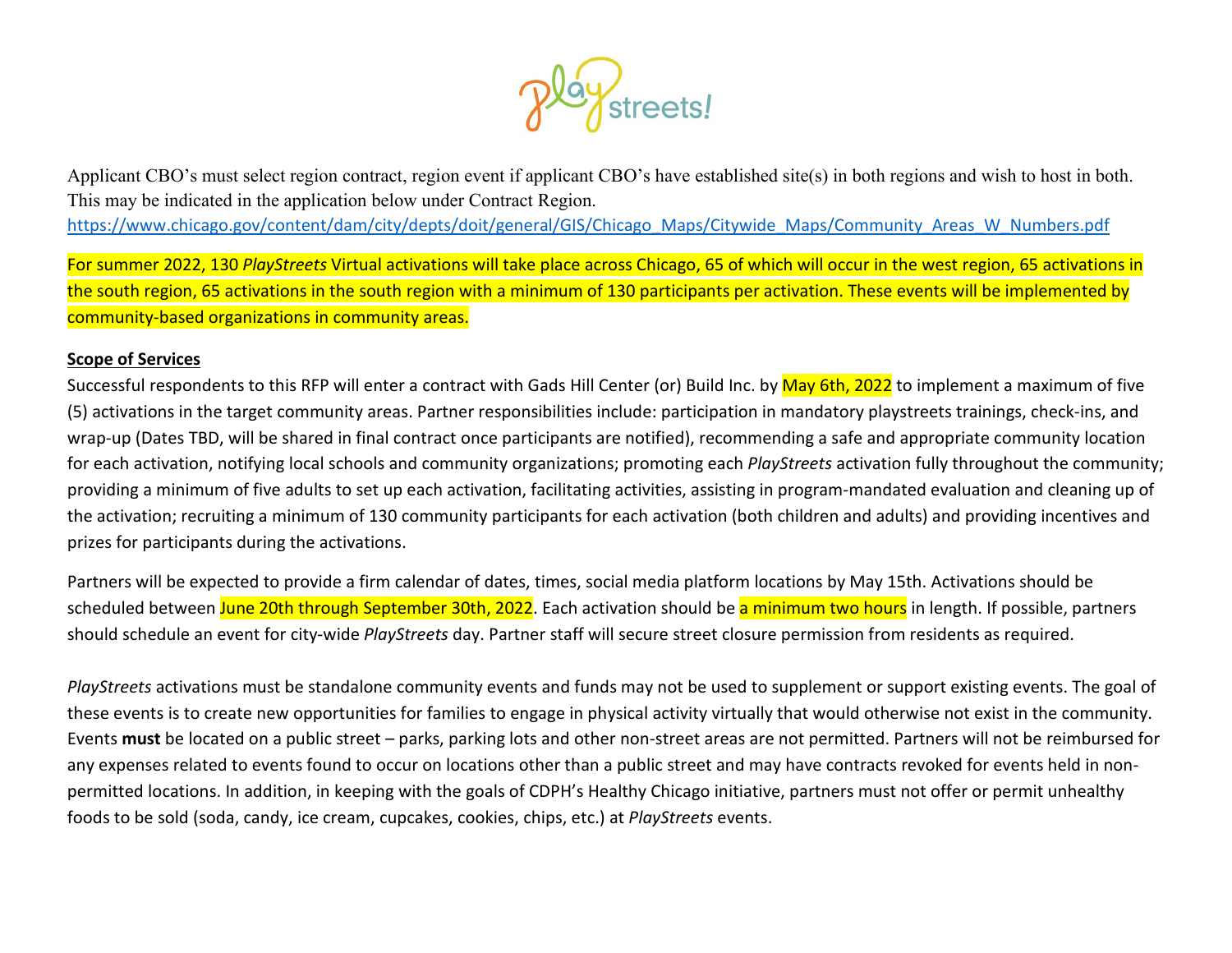

#### **Funding and Resources**

*PlayStreets* partners will receive a total of \$5,500 for their participation. Funding will be distributed in \$1,000 portions after full and satisfactory completion of each activation, up to a maximum of five activations. \$500 dollars will be provided for materials. As a mandatory requirement, partners assume full responsibility for the coordination and rental of a bounce house for each activation. The delegate agencies will provide logistics support and resources each activation event, as well as marketing materials for virtual activities. A member of your regional delegate agency staff will serve as a liaison to *PlayStreets* partners and provide guidance and support in planning for successful activations.

#### **Submission/South Region RFP**

All *PlayStreets* proposals for the west region are due by 11:59pm on Friday, March 25, 2022 completed applications should be submitted by email to aldenbell@buildchicago.org with the subject line "PlayStreets Proposal 2022 – South Region." The application begins on page 4 of this document and consists of an application form and narrative response questions. Please respond to both sections in this document and return the document electronically.

#### **Submission/West Region and Timeline**

All *PlayStreets* proposals for the west region are due by 11:59pm on Friday, March 25th, 2022 completed applications should be submitted by email to [fleyba@gadshillcenter.org](mailto:fleyba@gadshillcenter.org) with the subject line "PlayStreets Proposal 2022 – West Region." The application begins on page 4 of this document and consists of an application form and narrative response questions. Please respond to both sections in this document and return the document electronically.

Decisions will be announced during the second week of April. Partners will be required to submit a complete list of planned dates, times and locations by May 15th and publicly post a full calendar by May 28th. Applications by fax, mail or hand delivery will not be accepted.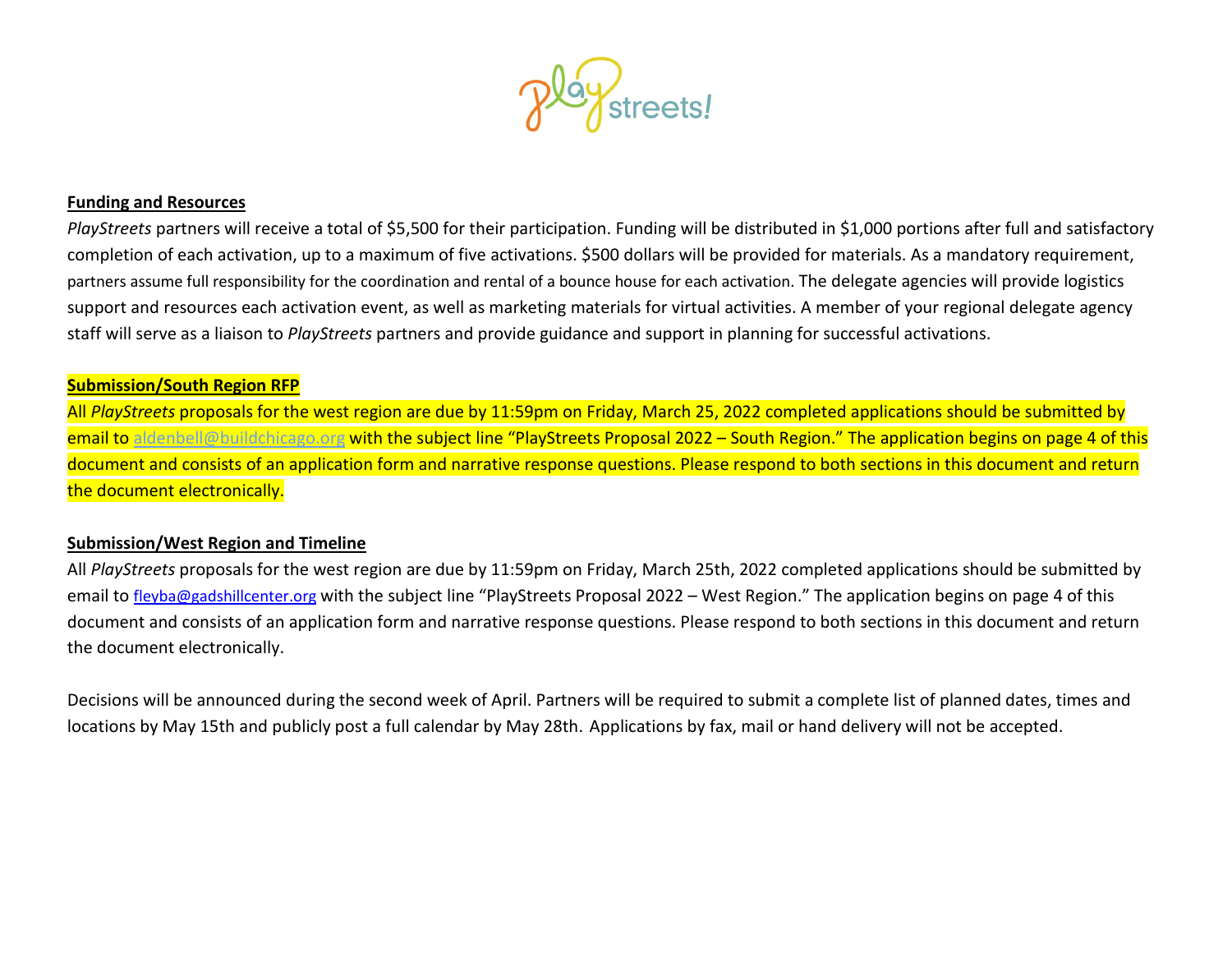

# **PlayStreets - Summer 2022**

## **Partner Application**

| <b>Name of Organization:</b>                                                                            |                                                                                                                                                                                                                                                      |                                                                                                                                                                  |                                                                          |                                                                                                                                                                                                                                                             |
|---------------------------------------------------------------------------------------------------------|------------------------------------------------------------------------------------------------------------------------------------------------------------------------------------------------------------------------------------------------------|------------------------------------------------------------------------------------------------------------------------------------------------------------------|--------------------------------------------------------------------------|-------------------------------------------------------------------------------------------------------------------------------------------------------------------------------------------------------------------------------------------------------------|
| <b>Main Address:</b>                                                                                    |                                                                                                                                                                                                                                                      |                                                                                                                                                                  | <b>Main Phone:</b>                                                       |                                                                                                                                                                                                                                                             |
| <b>Executive Director Name:</b>                                                                         |                                                                                                                                                                                                                                                      | <b>Phone:</b>                                                                                                                                                    |                                                                          |                                                                                                                                                                                                                                                             |
| <b>Email Address:</b>                                                                                   |                                                                                                                                                                                                                                                      |                                                                                                                                                                  |                                                                          |                                                                                                                                                                                                                                                             |
| <b>Program Contact Name:</b>                                                                            |                                                                                                                                                                                                                                                      |                                                                                                                                                                  | <b>Title:</b>                                                            |                                                                                                                                                                                                                                                             |
| <b>Email Address:</b>                                                                                   |                                                                                                                                                                                                                                                      |                                                                                                                                                                  | <b>Phone:</b>                                                            |                                                                                                                                                                                                                                                             |
| Is the organization a 501(c)3 non-profit?<br>Applications will not be accepted from for-profit entities |                                                                                                                                                                                                                                                      | $\Box$ Yes<br>$\Box$ No                                                                                                                                          |                                                                          | How many events do you<br>propose to implement?<br>You may propose up to five (5)                                                                                                                                                                           |
| Which of the following<br>communities do you<br>propose to serve?<br>(Mark with an X)                   | <b>Rogers Park</b><br>$\Box$<br><b>Uptown</b><br>$\Box$<br><b>Albany Park</b><br>$\Box$<br><b>Montclare</b><br>$\Box$<br><b>Belmont Cragin</b><br>$\Box$<br>$\Box$ Burnside<br>$\square$ South Chicago<br>$\Box$ Washington Park<br>□ Auburn Gresham | <b>Hermosa</b><br>$\Box$<br><b>Avondale</b><br>$\Box$<br>$\Box$<br><b>Austin</b><br>$\Box$<br>$\Box$<br>$\Box$ Pullman<br>$\square$ East Side<br>$\Box$ Roseland | <b>Humboldt Park</b><br><b>West Garfield Park</b><br>$\Box$ West Pullman | <b>East Garfield Park</b><br>$\Box$<br><b>North Lawndale</b><br>$\Box$<br><b>South Lawndale</b><br>$\Box$<br><b>Lower West Side</b><br>$\Box$<br>$\Box$ Oakland<br>$\square$ Englewood<br>$\Box$ West Englewood<br>$\Box$ South Deering<br>$\Box$ Hegewisch |
|                                                                                                         | $\Box$ Fuller Park                                                                                                                                                                                                                                   |                                                                                                                                                                  | $\Box$ Grand Boulevard<br>Woodlawn                                       | $\Box$ Riverdale                                                                                                                                                                                                                                            |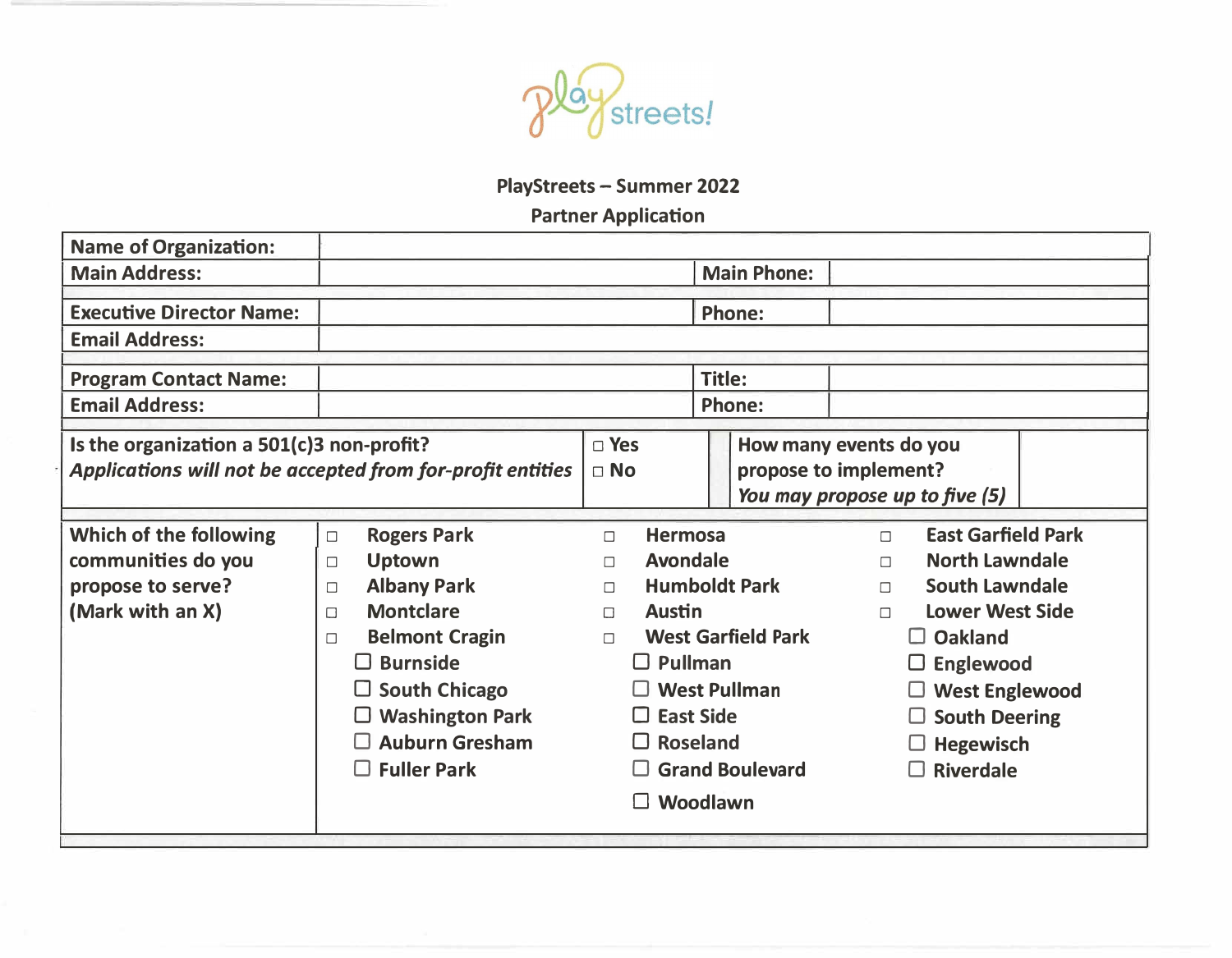

|                                                              | <b>Activation 1</b> | <b>Activation 2</b> | <b>Activation 3</b> | <b>Activation 4</b> | <b>Activation 5</b> |
|--------------------------------------------------------------|---------------------|---------------------|---------------------|---------------------|---------------------|
|                                                              | Date:               | Date:               | Date:               | Date:               | Date:               |
| <b>Please list preliminary</b>                               | Time:               | Time:               | Time:               | Time:               | Time:               |
| dates, times and locations<br>for your proposed events:      | Location:           | Location:           | Location:           | Location:           | Location:           |
| Please consider an event<br>for city-wide PlayStreets<br>day |                     |                     |                     |                     |                     |

### **PlayStreets 2022**

### **Partner Application – Narrative Response Section**

1. Please describe your experience implementing large-scale community events (including *PlayStreets*)*.* Include the number of people attending the event, duration of the event and your assessment of the success of the event.

2. What is your marketing plan to attract at minimum 130 children and adults to your events? What resources will you need to make this possible? Do you believe you can attract substantially more than 130 individuals to your event?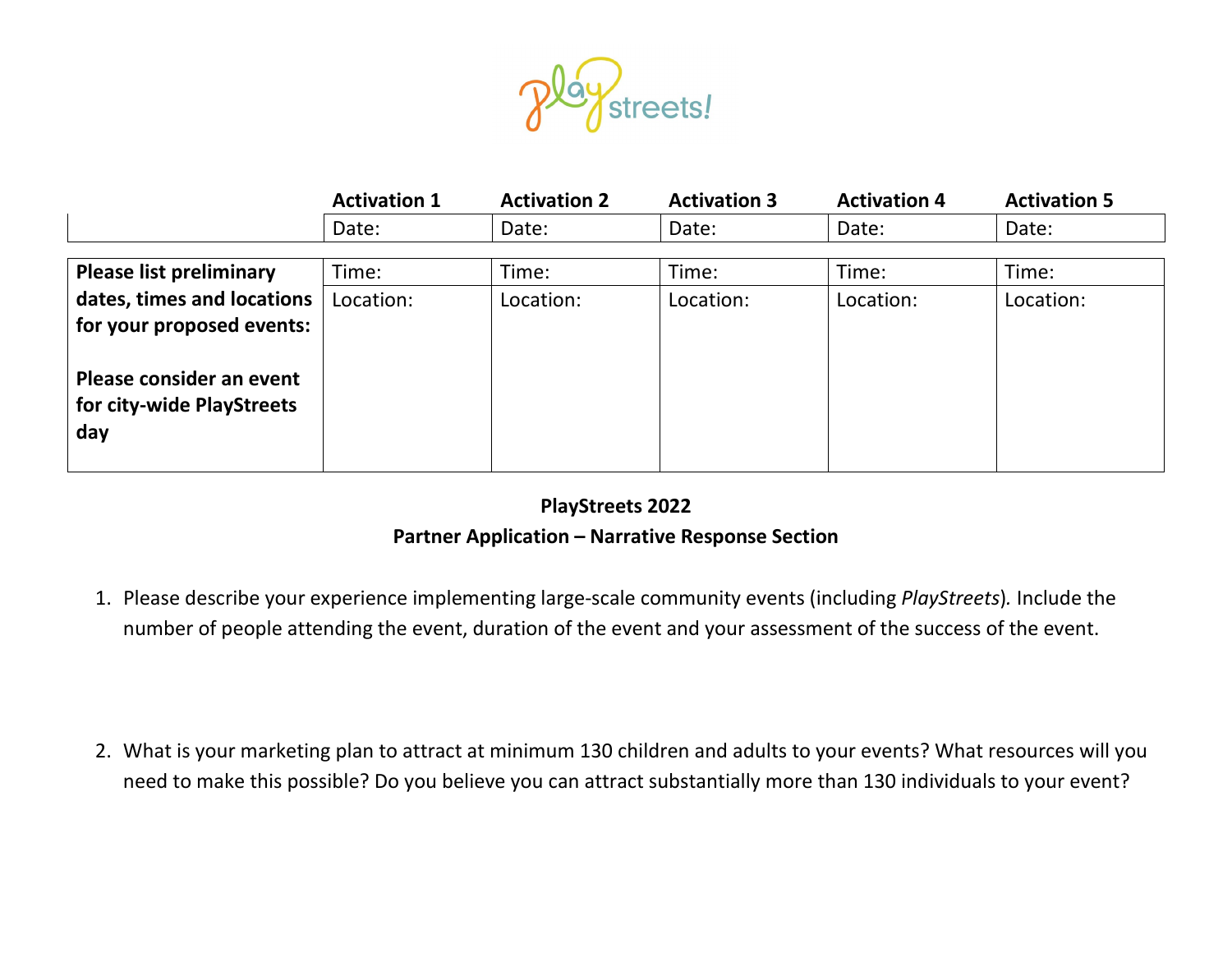

3. Please describe your plan to provide at least 5 adult volunteers or staff at each *PlayStreets* event. Include a description of your staffing structure or any resources that you will leverage.

- 4. Past *PlayStreets* activation have included activities such as soccer, giant chess, a bounce house, jump rope contests, yoga, mental health workshops, and Zumba. Please indicate what types of activities you plan to include in your events that will specifically attract the community that you propose to serve.
- 5. *PlayStreets* activations should be held in locations that will best meet the needs of the community. Ideally, these should not be locations within a close vicinity of parks and playgrounds or other existing spaces that already support physical activity. In addition, partners should not hold multiple events in the same location to ensure that the entire community area can be served through these resources. Please explain the rationale for the locations that you are proposing above.